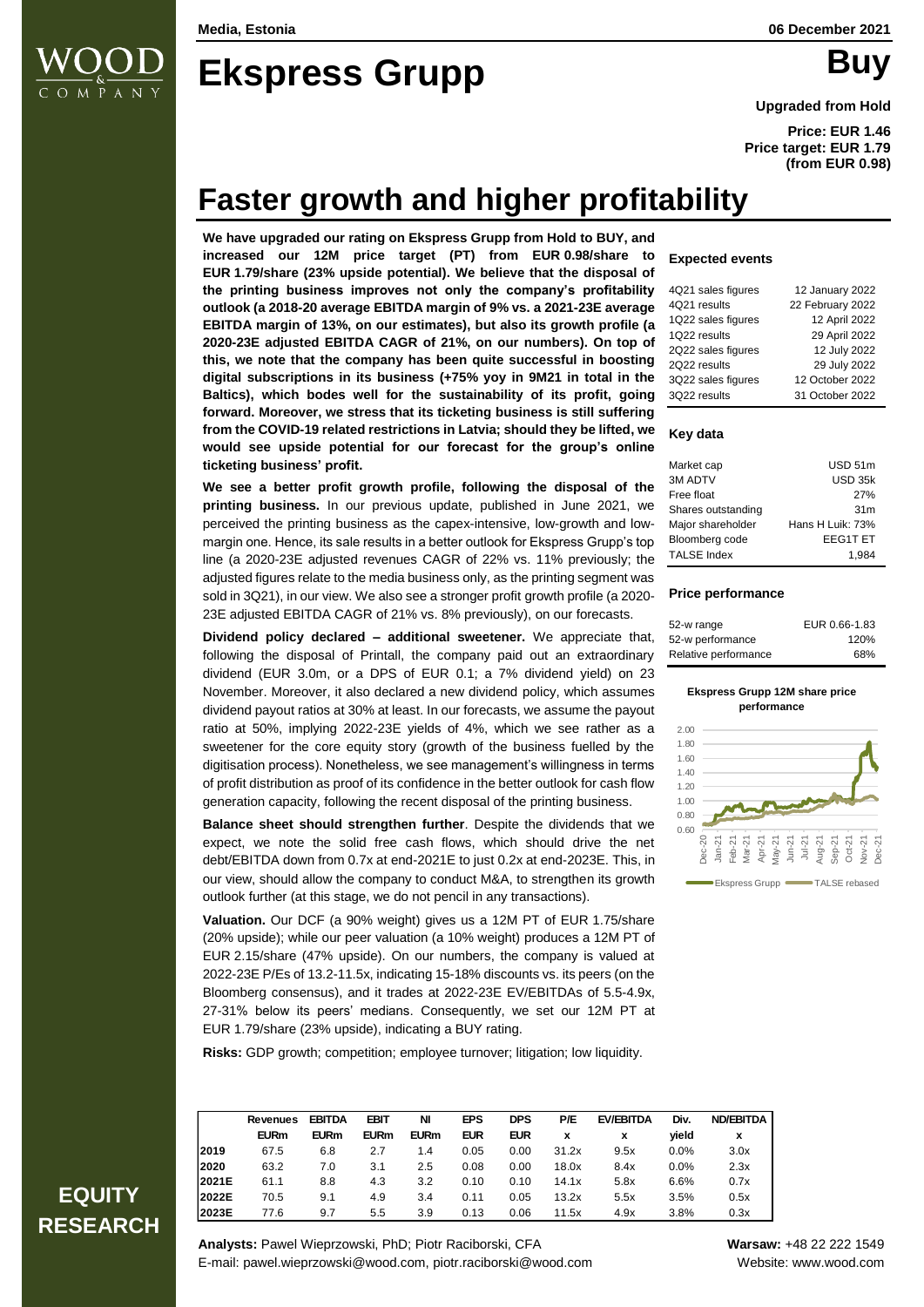### **Contents**

### **Closing Prices as of 02 December 2021**

© 2021 by WOOD & Company Financial Services, a.s.

All rights reserved. No part of this report may be reproduced or transmitted in any form or by any means electronic or mechanical without written permission from WOOD & Company Financial Services, a.s. This report may not be lent, resold, hired out or otherwise disposed of by way of trade in any form of binding or cover other than that in which it is published without written permission from WOOD & Company Financial Services, a.s.

Requests for permission to make copies of any part of this report should be mailed to:

WOOD & Company Financial Services a.s. Palladium, Namesti Republiky 1079/1a, 110 00 Prague 1 – Czech Republic tel.: +420 222 096 111 fax: +420 222 096 222 http//:www.wood.cz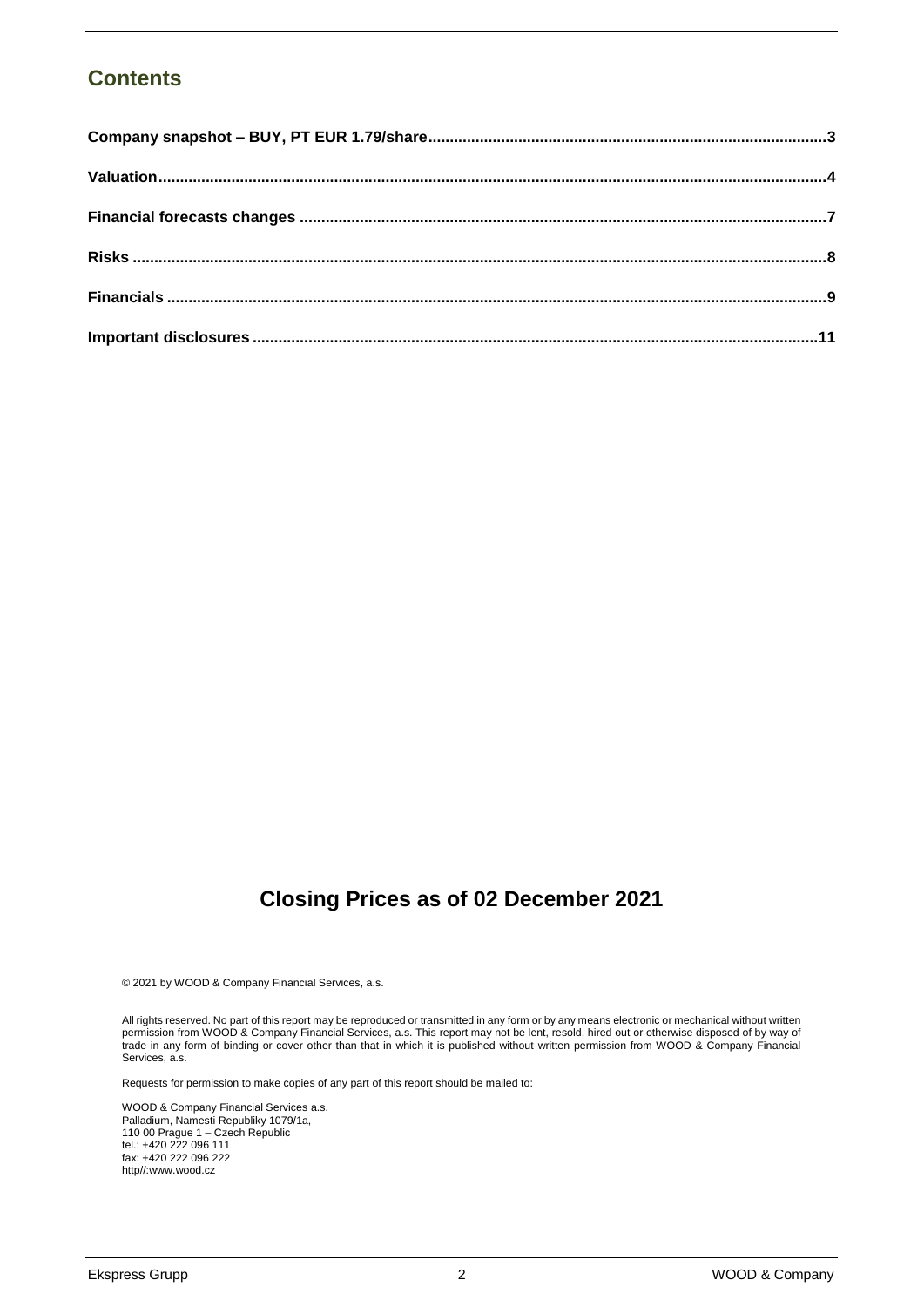### <span id="page-2-0"></span>**Company snapshot – BUY, PT EUR 1.79/share**

| <b>Ekspress Grupp</b>                                                                                                                                                                                                                                     |                                                                                 |                                                                                                                                                                                                   |                                                                                                                                                                                                                                                                    |
|-----------------------------------------------------------------------------------------------------------------------------------------------------------------------------------------------------------------------------------------------------------|---------------------------------------------------------------------------------|---------------------------------------------------------------------------------------------------------------------------------------------------------------------------------------------------|--------------------------------------------------------------------------------------------------------------------------------------------------------------------------------------------------------------------------------------------------------------------|
| <b>BUY</b>                                                                                                                                                                                                                                                |                                                                                 | <b>SHARE PRICE PERFORMANCE</b>                                                                                                                                                                    | <b>COMPANY DESCRIPTION</b>                                                                                                                                                                                                                                         |
| <b>Bloomberg ticker</b><br>Closing price (EUR/share)<br>PT (EUR/share)<br><b>Upside to PT</b><br>Shares outstanding (m)<br>Market cap (USDm)<br><b>Free float</b><br>Average daily turnover (USDk)<br>52 Week performance<br>52 Week relative performance | <b>EEG1TET</b><br>1.46<br>1.79<br>23%<br>31<br>51<br>41%<br>34.8<br>120%<br>68% | 2.00<br>1.80<br>1.60<br>1.40<br>1.20<br>1.00<br>0.80<br>0.60<br>Ş<br>$\sim$<br>ب<br>ای جاسا۔<br>جون میں جون ہے<br>Sep-2<br>$\sim$<br>Jan-<br>ke k<br>÷<br>Jā<br>TALSE rebased<br>Ekspress Grupp - | Ekspress Group is the lea<br>operation for over 30 years<br>Ekspress Grupp has been<br>primary area of activity<br>newspapers (both printed<br>sales), and offering adver<br>media's contribution to the<br>top line. Ekspress Group<br>the largest publishing hou |
| 52 Week Range (EUR)                                                                                                                                                                                                                                       | $0.66 - 1.83$                                                                   |                                                                                                                                                                                                   |                                                                                                                                                                                                                                                                    |

**EXECTS GROUP INTEREM COMPANY DESCRIPTION**<br>Ekspress Group is the leading media group in the Baltic region. The company has been in<br>Speration for over 30 years, and it has been listed on the Tallinn Stock Exchange since 200 Ekspress Grupp has been growing both organically and through acquisitions. The company's **COMPANY DESCRIPTION**<br>Ekspress Group is the leading media group in the Baltic region. The company has been in<br>operation for over 30 years, and it has been listed on the Tallinn Stock Exchange since 2007.<br>Ekspress Group has sales), and offering advertisement services, both online and outdoor. Over 2020, the online media's contribution to the segment's revenues amounted to 71%, and 49% to the company's operation for over 30 years, and it has been listed on the Tallinn Stock Exchange since 2007.<br>Ekspress Group has been growing both organically and through acquisitions. The company's<br>pimary area of activity is based on its the line. Ekspress Group disposed of its second segment – printing – which was based on<br>the largest publishing house in the Baltic region, AS Printall, in 3Q21.

| 52 Week Range (EUR)                                   | 0.66-1.83                          | Erspiess aigpt   |                  | — ГАГЭЕ ІАЛЯРА |               |                                             |                            |              |              |              |              |
|-------------------------------------------------------|------------------------------------|------------------|------------------|----------------|---------------|---------------------------------------------|----------------------------|--------------|--------------|--------------|--------------|
| <b>RATIOS</b>                                         |                                    |                  |                  |                |               |                                             |                            |              |              |              |              |
| EUR/share                                             | 2019                               | 2020             | 2021E            | 2022E          | 2023E         | <b>VALUATION RATIOS</b>                     | 2019                       | 2020         | 2021E        | 2022E        | 2023E        |
| EPS                                                   | 0.05                               | 0.08             | 0.10             | 0.11           | 0.13          | EV/EBITDA                                   | 9.5x                       | 8.4x         | 5.8x         | 5.5x         | 4.9x         |
| DPS (from the given year's net profit)                | 0.00                               | 0.00             | 0.10             | 0.05           | 0.06          | P/E                                         | 31.2x                      | 18.0x        | 14.1x        | 13.2x        | 11.5x        |
| Dividend pay-out ratio                                | 0%                                 | 0%               | 120%             | 50%            | 50%           | FCF yield                                   | $-5.1%$                    | 14.7%        | 10.2%        | 7.6%         | 9.6%         |
|                                                       |                                    |                  |                  |                |               | Dividend yield                              | 0.0%                       | 0.0%         | 6.6%         | 3.5%         | 3.8%         |
| <b>FINANCIAL RATIOS</b>                               | 2019                               | 2020             | 2021E            | 2022E          | 2023E         | FCF BREAKDOWN (EURm)                        | 2019                       | 2020         | 2021E        | 2022E        | 2023E        |
| <b>EBITDA</b> margin                                  | 10.1%                              | 11.1%            | 14.4%            | 12.9%          | 12.5%         | <b>EBIT</b>                                 | 2.7                        | 3.1          | 4.3          | 4.9          | 5.5          |
| Net margin                                            | 2.1%                               | 4.0%             | 5.2%             | 4.9%           | 5.0%          | <b>NOPAT</b>                                | 2.2                        | 2.8          | 3.8          | 3.9          | 4.4          |
| Effective tax rate                                    | 19.4%                              | 9.9%             | 9.9%             | 20.0%          | 20.0%         | D&A                                         | 4.1                        | 4.1          | 4.5          | 4.2          | 4.2          |
| <b>ROE</b>                                            | 2.7%                               | 4.7%             | 5.8%             | 6.1%           | 6.8%          | CAPEX (M&A)                                 | $-6.6$                     | $-0.3$       | 0.0          | 0.0          | 0.0          |
| <b>ROA</b>                                            | 1.6%                               | 2.6%             | 3.5%             | 3.8%           | 4.2%          | CAPEX (PPE, int. assets)                    | $-2.8$                     | $-2.6$       | $-3.5$       | $-4.9$       | $-4.9$       |
| <b>ROIC</b>                                           | 3.1%                               | 3.6%             | 5.1%             | 5.3%           | 5.8%          | Change in WC                                | 0.9                        | 2.4          | $-0.2$       | 0.2          | 0.6          |
|                                                       |                                    |                  |                  |                |               | <b>FCF</b>                                  | $-2.2$                     | 6.4          | 4.6          | 3.5          | 4.4          |
| <b>COMPANY FINANCIALS</b>                             |                                    |                  |                  |                |               |                                             |                            |              |              |              |              |
| <b>INCOME STATEMENT, EURm</b>                         | 2019                               | 2020             | 2021E            | 2022E          | 2023E         | <b>BALANCE SHEET, EURm</b>                  | 2019                       | 2020         | 2021E        | 2022E        | 2023E        |
| Revenues                                              | 67.5                               | 63.2             | 61.1             | 70.5           | 77.6          | PPE                                         | 14.9                       | 14.1         | 6.7          | 6.6          | 6.5          |
| Online media as % of total media                      | 69.1%                              | 70.8%            | 77.0%            | 78.5%          | 80.0%         | Intangibles                                 | 56.4                       | 56.6         | 56.8         | 57.6         | 58.4         |
| <b>EBITDA</b>                                         | 6.8                                | 7.0              | 8.8              | 9.1            | 9.7           | Others                                      | 4.6                        | 4.9          | 5.6          | 5.6          | 5.6          |
| D&A                                                   | $-4.1$                             | $-4.1$           | $-4.5$           | $-4.2$         | $-4.2$        | Total non-current assets                    | 75.9                       | 75.7         | 69.1         | 69.8         | 70.5         |
| Operating profit                                      | 2.7                                | 3.1              | 4.3              | 4.9            | 5.5           | Inventories                                 | 3.1                        | 2.8          | 0.3          | 0.3          | 0.3          |
| PBT                                                   | 1.7                                | 2.8              | 3.6              | 4.3            | 4.9           | Trade accounts recievable                   | 12.7                       | 9.5          | 8.0          | 8.7          | 9.6          |
| Income tax                                            | $-0.3$                             | $-0.3$           | $-0.4$           | $-0.9$         | $-1.0$        | Cash and cash equivalents                   | 3.6                        | 6.3          | 12.1         | 13.5         | 15.7         |
| Minorities                                            | 0.0                                | 0.0              | 0.0              | 0.0            | 0.0           | Others                                      | 0.0                        | 0.0          | 0.0          | 0.0          | 0.0          |
| Net profir from discontinued operations<br>Net profit | 1.4                                | 2.5<br>2.5       | 1.0<br>3.2       | 3.4            | 3.9           | Total current assets<br><b>Total assets</b> | 19.5                       | 18.5<br>94.2 | 20.3<br>89.4 | 22.5<br>92.3 | 25.6<br>96.1 |
|                                                       | 1.4                                |                  |                  | 3.4            | 3.9           |                                             | 95.4                       |              |              |              |              |
|                                                       |                                    |                  |                  |                |               | Total shareholders equity                   | 54.6                       | 54.9         | 56.7         | 59.0         | 61.7         |
|                                                       |                                    |                  |                  |                |               | Long-term borrow ings                       | 19.2                       | 18.6         | 16.6         | 16.6         | 16.6         |
| CASH FLOW STATEMENT, EURm                             | 2019                               | 2020             | 2021E            | 2022E          | 2023E         | Other LT liabilities                        | 2.9                        | 2.0          | 2.0          | 2.0          | 2.0          |
| CF from operations                                    | 6.7                                | 9.3              | 10.1             | 7.9            | 8.8           | Total non-current liabilities               | 22.1                       | 20.6         | 18.6         | 18.6         | 18.6         |
| D&A                                                   | 4.1                                | 4.0              | 4.5              | 4.2            | 4.2           | <b>ST Debt</b>                              | 5.1                        | 3.6          | 1.6          | 1.6          | 1.6          |
| Changes in WC                                         | 0.9                                | 2.4              | $-0.2$           | 0.2            | 0.6           | ST trade payables                           | 16.5                       | 15.3         | 14.3         | 15.2         | 16.8         |
| CF from investments                                   | $-9.3$                             | $-2.8$           | 2.8              | $-4.9$         | $-4.9$        | Other ST liabilities                        | 0.1                        | 0.1          | 0.1          | 0.1          | 0.1          |
| o/w capex (PPE & int. ass.)                           | $-2.8$                             | $-2.6$           | $-3.5$           | $-4.9$         | $-4.9$        | <b>Total current liabilities</b>            | 21.6                       | 18.9         | 15.9         | 16.9         | 18.5         |
| o/w capex (M&A)                                       | $-6.6$                             | $-0.3$           | 0.0              | 0.0            | 0.0           | <b>Total equity and liabilities</b>         | 95.4                       | 94.2         | 89.4         | 92.3         | 96.1         |
| CF from fin. activities<br>o/w borrowings             | 5.0<br>1.2                         | $-3.9$<br>$-1.9$ | $-7.0$<br>$-4.0$ | $-1.6$<br>0.0  | $-1.7$<br>0.0 | Gross debt                                  | 24.3                       | 22.2         | 18.2         | 18.2         | 18.2         |
| o/w dividends                                         | 0.0                                | 0.0              | $-3.0$           | $-1.6$         | $-1.7$        | Net debt                                    | 20.7                       | 15.9         | 6.1          | 4.7          | 2.5          |
|                                                       |                                    |                  |                  |                |               | ND/EBITDA                                   | 3.0x                       | 2.3x         | 0.7x         | 0.5x         | 0.3x         |
| DPS (EUR/share)                                       |                                    |                  |                  |                |               |                                             |                            |              |              |              |              |
|                                                       |                                    |                  |                  |                |               | Online media as % of total media            |                            |              |              |              |              |
| 0.12                                                  | 6.6%                               |                  |                  | 7.0%           |               | 82.0%                                       |                            |              |              | 80.0%        |              |
| 0.10                                                  | 0.10                               |                  |                  | 6.0%           |               | 80.0%                                       | 77.0%                      | 78.5%        |              |              |              |
| 0.08                                                  |                                    |                  |                  | 5.0%           |               | 78.0%<br>76.0%                              |                            |              |              |              |              |
|                                                       |                                    |                  | $0.06^{3.8\%}$   | 4.0%           |               | 74.0%                                       |                            |              |              |              |              |
| 0.06                                                  | 0.053.5%                           |                  |                  | 3.0%           |               | 72.0%                                       | 70.8%                      |              |              |              |              |
| 0.04                                                  |                                    |                  |                  | 2.0%           |               | 69.1%<br>70.0%                              |                            |              |              |              |              |
| 0.02                                                  |                                    |                  |                  | 1.0%           |               | 68.0%                                       |                            |              |              |              |              |
| 0.00<br>0.00<br>0.00<br>0.0%<br>0.0%                  |                                    |                  |                  | 0.0%           |               | 66.0%                                       |                            |              |              |              |              |
| 2019<br>2020                                          | 2021E<br>2022E                     |                  | 2023E            |                |               | 64.0%                                       |                            |              |              |              |              |
| DPS (EUR/share)                                       | -Dividend yield (%; rhs)           |                  |                  |                |               | 62.0%<br>2019                               | 2020<br>2021E              | 2022E        |              | 2023E        |              |
| <b>ND/EBITDA and capex</b>                            |                                    |                  |                  |                |               | FCF and FCF yield                           |                            |              |              |              |              |
|                                                       |                                    |                  |                  |                |               |                                             |                            |              |              |              |              |
| 10<br>9<br>3.0x                                       |                                    |                  |                  | 3.5            |               | 6.4<br>7.0                                  |                            |              | 34%          |              |              |
| 8                                                     |                                    |                  |                  | 3.0            |               | 6.0                                         | 4.6                        |              | 24%          |              |              |
| 7<br>2.3x                                             |                                    |                  |                  | 2.5            |               | 5.0                                         | 3.5                        | 4.4          |              |              |              |
| 6                                                     |                                    |                  |                  | 2.0            |               | 4.0<br>15%                                  | 10 <sup>o</sup>            | 10%          | 14%          |              |              |
| 5<br>$\overline{4}$                                   |                                    |                  |                  | 1.5            |               | 3.0                                         | 8%                         |              | 4%           |              |              |
| 3                                                     |                                    |                  |                  | 1.0            |               | 2.0<br>$-5%$                                |                            |              |              |              |              |
| $\overline{2}$                                        |                                    |                  |                  | 0.5            |               | 1.0                                         |                            |              | $-6%$        |              |              |
| 1                                                     |                                    |                  | 3x               |                |               | 0.0                                         |                            |              | $-16%$       |              |              |
| $\mathsf 0$<br>2019<br>2020                           | 2021E<br>2022E                     |                  | 2023E            | 0.0            |               | $-1.0$                                      |                            |              | $-26%$       |              |              |
|                                                       |                                    |                  |                  |                |               | $-20$                                       |                            |              |              |              |              |
| CAPEX - (M&A)                                         |                                    |                  |                  |                |               | $-2.2$<br>$-30$<br>2019<br>2020             | 2021E<br>2022E             | 2023E        | $-36%$       |              |              |
|                                                       | CAPEX - PPE and int. assets (EURm) |                  |                  |                |               |                                             |                            |              |              |              |              |
| $\longrightarrow$ ND/EBITDA (x; rhs)                  |                                    |                  |                  |                |               |                                             | FCF (EURm) FCF yield (rhs) |              |              |              |              |
|                                                       |                                    |                  |                  |                |               |                                             |                            |              |              |              |              |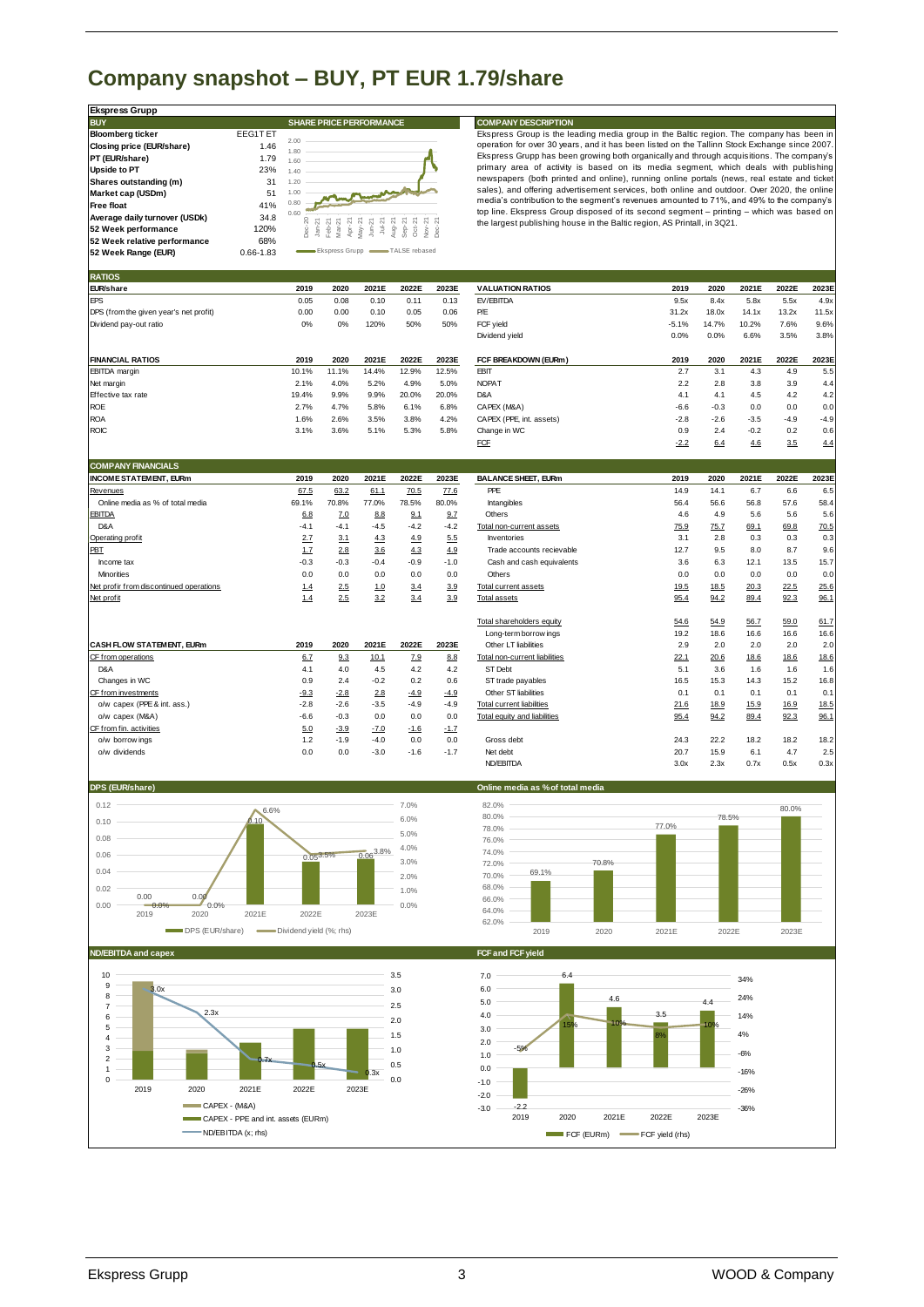### <span id="page-3-0"></span>**Valuation**

**We have upgraded Ekspress Grupp from Hold to BUY, with a new 12M price target (PT) of EUR 1.79/share, yielding 23% upside potential.** We rely more on our DCF valuation (a 90% weight), which offers a PT of EUR 1.75/share (20% upside); we assign such a large weight to our DCF, as we believe that its cash generation capacity (i.e., a combination of the company's growth and profitability profile) is an essential part of Ekspress Grupp's equity story.

### **Valuation summary**

|                      | Weight | PT   | <b>Current price</b> | Upside |
|----------------------|--------|------|----------------------|--------|
| <b>DCF</b>           | 90%    | 1.75 | 1.46                 | 20%    |
| Peer-based valuation | 10%    | 2.15 | 1.46                 | 47%    |
| <b>Weighted PT</b>   | 100%   | 1.79 | 1.46                 | 23%    |

*Source: WOOD Research*

### **DCF: 12M PT at EUR 1.75/share**

We base our DCF valuation on the following assumptions:

- $\checkmark$  A WACC of c.10%.
- $\checkmark$  A present value of the discounted free cash flows of EUR 23m for 2022-28E.
- An end-2021E net debt of EUR 6m.
- $\checkmark$  A present value of the terminal value of EUR 30m.
- $\checkmark$  A terminal growth rate of 2.0% (vs 1.0% previously; we have decided to increase the terminal growth rate for Ekspress Grupp amid the disposal of the Printall business, i.e., the low-margin, low-growth part of the company).

### **DCF valuation**

| EUR m                             |                | 2022E  | 2023E  | 2024E  | 2025E  | 2026E   | 2027E  | 2028E  | <b>Terminal</b> |
|-----------------------------------|----------------|--------|--------|--------|--------|---------|--------|--------|-----------------|
| Revenues                          |                | 70.5   | 77.6   | 83.9   | 89.1   | 92.7    | 95.5   | 98.4   | 100.4           |
| yoy                               |                | 15%    | 10%    | 8%     | 6%     | 4%      | 3%     | 3%     | 2%              |
| <b>EBIT</b>                       |                | 4.9    | 5.5    | 6.4    | 6.6    | 7.1     | 6.4    | 6.8    | 6.0             |
| EBIT margin                       |                | 7%     | 7%     | 8%     | 7%     | 8%      | 7%     | 7%     | 6%              |
| Cash tax                          |                | 1.0    | 1.1    | 1.3    | 1.3    | 1.4     | 1.3    | 1.4    | 1.2             |
| <b>NOPAT</b>                      |                | 3.9    | 4.4    | 5.1    | 5.3    | 5.7     | 5.1    | 5.4    | 4.8             |
| $(+)$ D&A                         |                | 4.2    | 4.2    | 4.2    | 4.2    | 4.2     | 4.2    | 4.3    | 4.3             |
| $(-)$ capex                       |                | $-4.9$ | $-4.9$ | $-4.9$ | $-4.9$ | $-4.9$  | $-4.9$ | $-4.9$ | $-4.9$          |
| (-) Working capital growth        |                | 0.2    | 0.6    | 0.6    | 0.5    | 1.0     | 0.3    | 0.3    | 0.2             |
| Net investment                    |                | $-0.5$ | $-0.1$ | $-0.1$ | $-0.2$ | 0.3     | $-0.4$ | $-0.4$ | $-0.4$          |
|                                   |                |        |        |        |        |         |        |        |                 |
| <b>FCF</b>                        |                | 3.5    | 4.4    | 5.0    | 5.0    | $6.0\,$ | 4.7    | 5.0    | 4.4             |
| Terminal growth $[g(t)]$          | 2.0%           |        |        |        |        |         |        |        |                 |
| PV TV                             | 30             |        |        |        |        |         |        |        |                 |
| PV FCF 2022-28E                   | 23             |        |        |        |        |         |        |        |                 |
| Enterprise value (EURm)           | 53             |        |        |        |        |         |        |        |                 |
| Net debt (end 2021E)              | 6              |        |        |        |        |         |        |        |                 |
| Minorities (end 2021E)            | 0              |        |        |        |        |         |        |        |                 |
| Investment in associates (2021E)  | $\overline{2}$ |        |        |        |        |         |        |        |                 |
| Equity value (EURm)               | 49             |        |        |        |        |         |        |        |                 |
| Number of shares (m)              | 31             |        |        |        |        |         |        |        |                 |
| Value per share (EUR, 1 Jan 2022) | 1.58           |        |        |        |        |         |        |        |                 |
| <b>12M PT (EUR)</b>               | 1.75           |        |        |        |        |         |        |        |                 |

*Source: WOOD Research*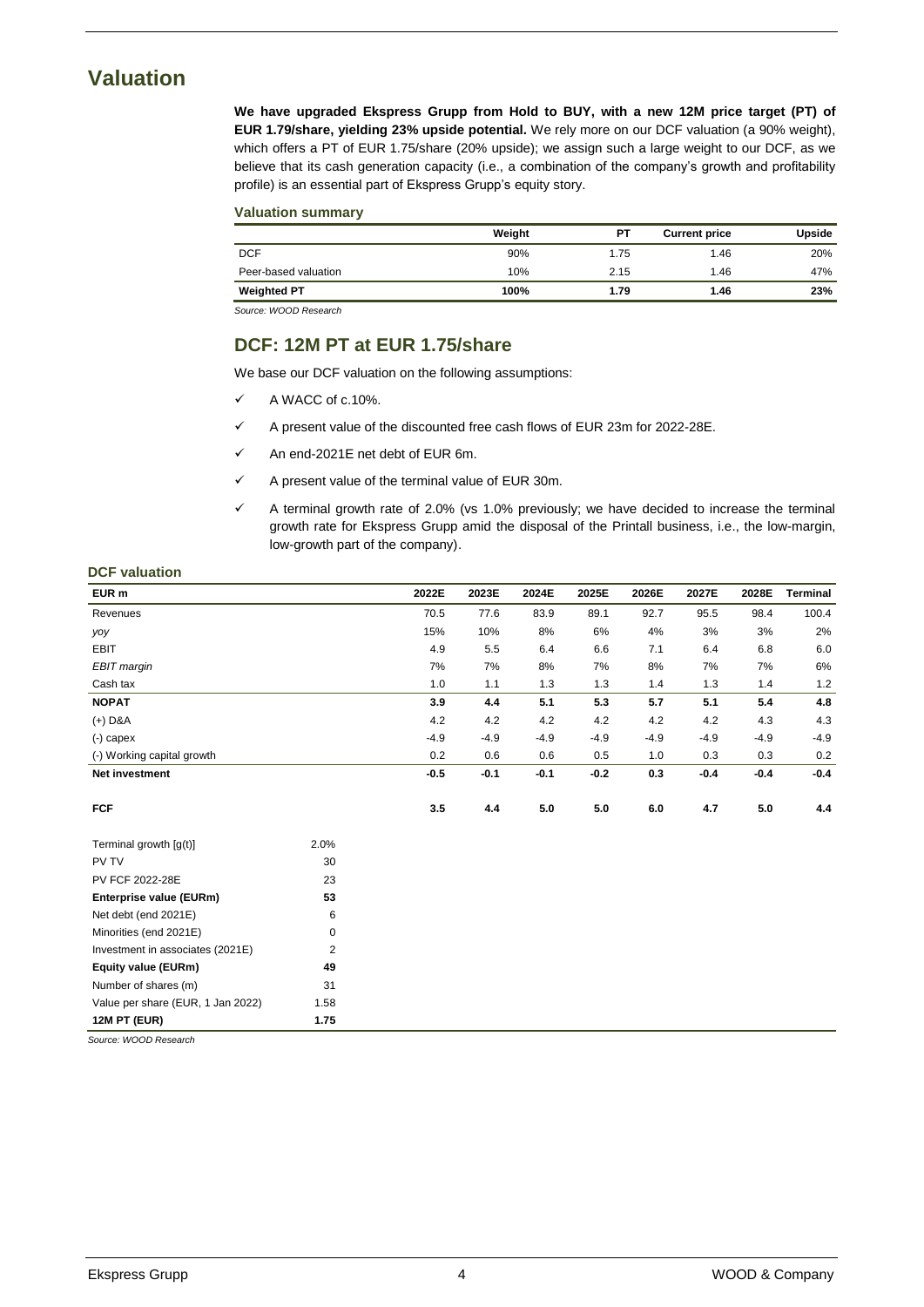### **DCF sensitivity**

|                 |      |      |      |      | 2022E<br><b>WACC</b> |       |       |       |
|-----------------|------|------|------|------|----------------------|-------|-------|-------|
|                 |      | 6.7% | 7.7% | 8.7% | 9.7%                 | 10.7% | 11.7% | 12.7% |
|                 | 1.1% | 1.69 | 1.67 | 1.65 | 1.64                 | 1.62  | 1.61  | 1.59  |
| <b>Terminal</b> | 1.4% | 1.72 | 1.71 | 1.69 | 1.67                 | 1.66  | 1.64  | 1.62  |
| growth          | 1.7% | 1.76 | 1.74 | 1.73 | 1.71                 | 1.69  | 1.68  | 1.66  |
| rate            | 2.0% | 1.80 | 1.79 | 1.77 | 1.75                 | 1.73  | 1.72  | 1.70  |
|                 | 2.3% | 1.85 | 1.83 | 1.81 | 1.79                 | 1.78  | 1.76  | 1.74  |
|                 | 2.6% | 1.90 | 1.88 | 1.86 | 1.84                 | 1.82  | 1.80  | 1.79  |
|                 | 2.9% | 1.95 | 1.93 | 1.91 | 1.89                 | 1.87  | 1.85  | 1.84  |

*Source: WOOD Research*

### **WACC calculation**

|                        | 2022E | 2023E | 2024E | 2025E | 2026E | 2027E | 2028E | 2029E |
|------------------------|-------|-------|-------|-------|-------|-------|-------|-------|
| Risk free rate         | 1%    | 1%    | 1%    | 1%    | 1%    | 1%    | 1%    | 1%    |
| Unlevered beta         | 1.23  | 1.23  | 1.23  | 1.23  | 1.23  | 1.23  | 1.23  | 1.23  |
| Levered beta           | 1.54  | 1.53  | 1.52  | 1.52  | 1.51  | 1.52  | 1.51  | 1.51  |
| Equity risk premium    | 7%    | 7%    | 7%    | 7%    | 7%    | 7%    | 7%    | 7%    |
| Cost of equity         | 12%   | 12%   | 12%   | 12%   | 12%   | 12%   | 12%   | 12%   |
| Pre-tax cost of debt   | 4%    | 4%    | 4%    | 4%    | 4%    | 4%    | 4%    | 4%    |
| Tax rate               | 20%   | 20%   | 20%   | 20%   | 20%   | 20%   | 20%   | 20%   |
| After tax cost of debt | 3.2%  | 3.2%  | 3.2%  | 3.2%  | 3.2%  | 3.2%  | 3.2%  | 3.2%  |
| %D                     | 24%   | 24%   | 23%   | 23%   | 23%   | 23%   | 23%   | 23%   |
| %E                     | 76%   | 76%   | 77%   | 77%   | 77%   | 77%   | 77%   | 77%   |
| <b>WACC</b>            | 9.7%  | 9.7%  | 9.7%  | 9.7%  | 9.7%  | 9.7%  | 9.7%  | 9.7%  |

*Source: WOOD Research*

### **Peer group valuation: 12M PT at EUR 2.15/share**

**Ekspress Grupp trades at significant discounts to its peers, despite having a similar growth and dividend profile.** On our numbers, the company is valued at 2022-23E P/Es of 13.2-11.5x (15-18% discounts vs. its peers' median, on the Bloomberg consensus). Likewise, significant discounts (27-31%) are visible on our 2022-23E EV/EBITDAs of 5.5-4.9x. We note that some of the discount might be explained by the company's smaller size (market cap of only USD 51m). However, since the disposal of its printing business, its growth profile (we expect a 2020-23E EBITDA CAGR of 21%) is similar to the Bloomberg consensus for most of its peers (median at 20%), and the stock offers similar dividend yields (i.e., c.4%).

### **Ekspress Grupp: peers**

|                                  |                      | Mcap        | ND/           |        | P/E    |        | <b>EBITDA</b><br><b>CAGR</b> |        | <b>EV/EBITDA</b> |        |       | Dividend yield |                 |
|----------------------------------|----------------------|-------------|---------------|--------|--------|--------|------------------------------|--------|------------------|--------|-------|----------------|-----------------|
|                                  | Country              | <b>USDm</b> | <b>EBITDA</b> | 2021E  | 2022E  | 2023E  | 20-23E*                      | 2021E  | 2022E            | 2023E  | 2021E | 2022E          | 2023E           |
| <b>Eskpress Grupp</b>            | <b>Estonia</b>       | 51          | 0.7x          | 14.1   | 13.2   | 11.5   | 21%                          | 5.8    | 5.5              | 4.9    | 6.6%  | 3.5%           | 3.8%            |
|                                  |                      |             |               |        |        |        |                              |        |                  |        |       |                |                 |
| Sanoma                           | Finland              | 2,369       | 1.9x          | 19.3   | 15.9   | 14.0   | $-5%$                        | 8.4    | 7.5              | 7.0    | 4.2%  | 4.4%           | 4.6%            |
| Yelp                             | <b>United States</b> | 2,544       | $-2.9x$       | 15.9   | 15.2   | 12.9   | 74%                          | 10.5   | 8.8              | 7.3    | 0.0%  | 0.0%           | 0.0%            |
| Daily Mail&General Trust         | <b>Britain</b>       | 3,330       | $-27.6x$      | 42.5   | 33.4   | 29.2   | 39%                          | 14.9   | 12.8             | 11.4   | 2.3%  | 2.3%           | 2.4%            |
| Promotora De Informaciones       | Spain                | 387         | na            | n.a.   | n.a.   | n.a.   | 28%                          | 17.4   | 9.0              | 7.5    | n.a.  | n.a.           | n.a.            |
| Alma Media                       | Finland              | 951         | 3.0x          | 17.3   | 15.7   | 14.5   | 16%                          | 14.0   | 11.8             | 11.0   | 3.3%  | 3.6%           | 3.9%            |
| Wirtualna Polska                 | Poland               | 1,024       | 2.0x          | 28.0   | 21.8   | 19.3   | 20%                          | 14.8   | 12.4             | 10.8   | 1.0%  | 1.5%           | 1.6%            |
| Arnoldo Mondadori Editore        | Italy                | 583         | 1.1x          | 14.4   | 10.9   | 10.1   | 15%                          | 6.2    | 4.8              | 4.5    | 2.4%  | 2.7%           | 3.0%            |
| Rcs Mediagroup                   | Italy                | 480         | na            | 8.3    | 8.7    | 6.9    | 19%                          | 4.6    | 4.1              | 3.0    | 4.3%  | 4.9%           | 4.9%            |
| <b>Bloomsbury Publishing</b>     | <b>Britain</b>       | 385         | $-0.9x$       | 20.2   | 18.9   | 17.6   | 10%                          | 10.2   | 9.7              | 8.8    | 2.3%  | 2.6%           | 2.7%            |
| Roularta Media Group             | Belgium              | 245         | $-3.3x$       | 19.9   | 12.7   | n.a.   | n.a.                         | 6.2    | 5.3              | n.a.   | n.a.  | n.a.           | n.a.            |
| Cairo Communications             | Italy                | 273         | na            | 6.4    | 6.8    | 5.8    | 20%                          | 4.4    | 4.4              | 3.5    | 5.4%  | 5.4%           | 5.4%            |
| Vocento                          | Spain                | 137         | 1.1x          | 7.5    | 9.5    | 8.1    | 55%                          | 3.8    | 3.1              | 2.7    | 3.7%  | 4.4%           | 5.1%            |
| Agora                            | Poland               | 86          | 12.2x         | n.a.   | 32.3   | 14.3   | 43%                          | 7.1    | 3.6              | 3.3    | n.a.  | n.a.           | 6.7%            |
|                                  |                      |             |               |        |        |        |                              |        |                  |        |       |                |                 |
| Median                           |                      |             |               | 17.3   | 15.5   | 14.0   | 20%                          | 8.4    | 7.5              | 7.1    | 3%    | 3%             | 4%              |
| Ekspress Grupp vs. peers' median |                      |             |               | $-18%$ | $-15%$ | $-18%$ | 0.5 <sub>pp</sub>            | $-30%$ | $-27%$           | $-31%$ | 4pp   | 0pp            | 0 <sub>pp</sub> |

*Source: WOOD Research, Bloomberg; \*EBITDA CAGR for media segment only, as the printing business was disposed of in 3Q21*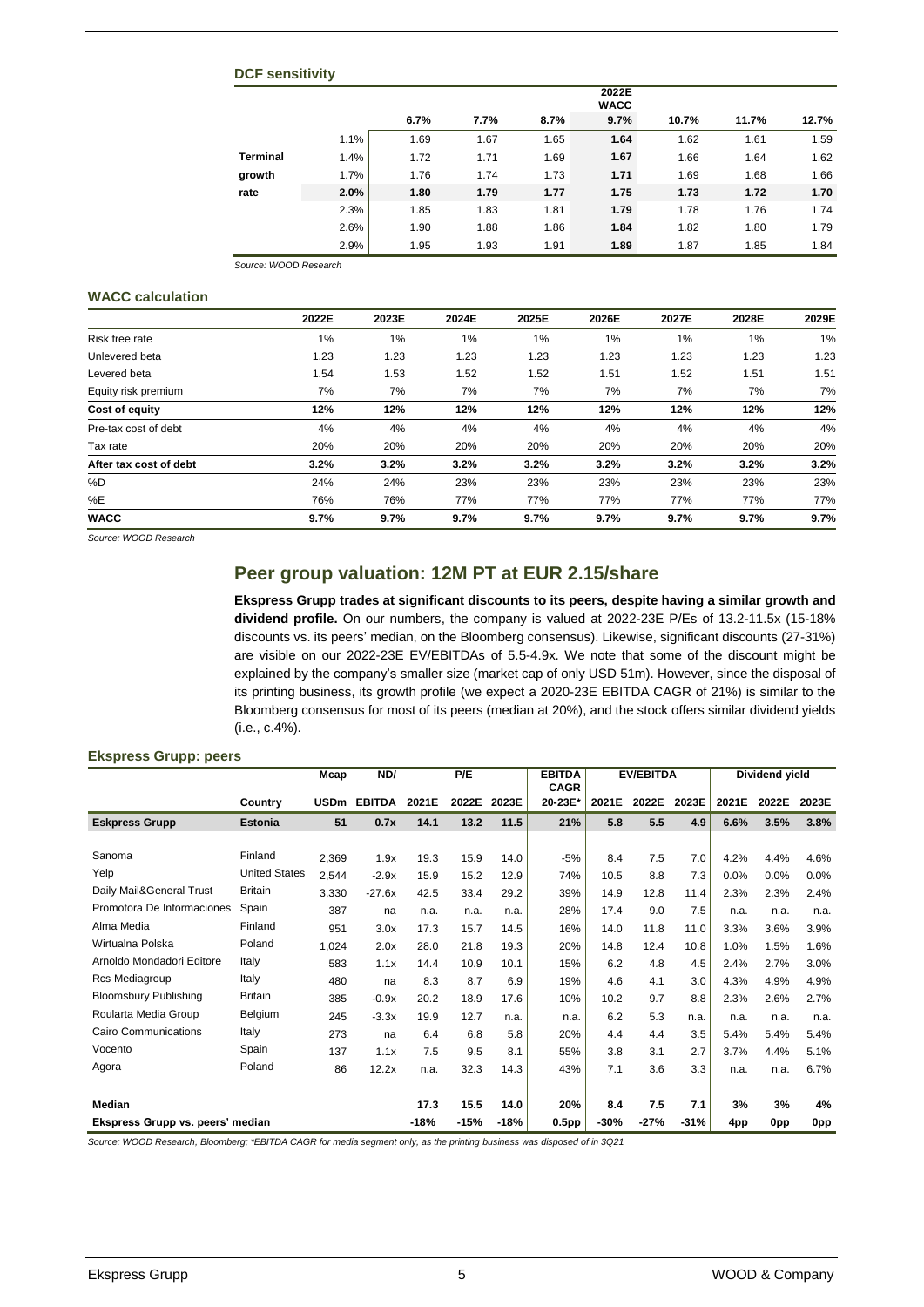### **Peer valuation**

|                                                   | P/E(x)<br>EV/EBITDA (x) |       |       |      |       |       |       |
|---------------------------------------------------|-------------------------|-------|-------|------|-------|-------|-------|
|                                                   | 2021E                   | 2022E | 2023E |      | 2021E | 2022E | 2023E |
| Total weighted median (x)                         | 17.28                   | 15.50 | 14.04 |      | 8.38  | 7.52  | 7.11  |
| EPS (EUR) for P/E and EBITDA (EURm) for EV/EBITDA | 0.10                    | 0.11  | 0.13  |      | 8.8   | 9.1   | 9.7   |
| Implied enterprise value                          |                         |       |       |      | 73    | 69    | 69    |
| Implied equity value                              | 53                      | 53    | 55    |      | 67    | 64    | 66    |
| Implied equity value per share (EUR)              | 1.78                    | 1.71  | 1.78  |      | 2.26  | 2.06  | 2.14  |
| Weight (%)                                        | 0.0%                    | 25.0% | 25.0% |      | 0.0%  | 25.0% | 25.0% |
| Implied weighted equity value per share (EUR)     |                         |       |       | 1.92 |       |       |       |
| 12M price target (PT)                             |                         |       |       | 2.15 |       |       |       |

*Source: Bloomberg, WOOD Research*

**Ekspress Grupp is valued at 5.9x EV/12M trailing EBITDA (Bloomberg consensus), which is 21% below its long-term average.** Likewise, on its P/12M trailing EPS, the company trades at 37x, marking nearly 3x its long-term average. However, we note that the 12M trailing figures include a EUR 2.3m noncash one-off loss stemming from the disposal of the Printall business; hence, we do not consider the multiple as a meaningful one for valuation purpose. We stress that the company is trading at multiples below the long-term averages, despite its significantly stronger growth and profitability profile, following the disposal of its printing business and the announcement of the new dividend policy (until now, it has had no declared profit distribution policy).



*Source: Bloomberg, WOOD Research; \*EV dividend by the trailing 12M EBITDA; \*\*current price divided by trailing 12M EPS; multiples for the period October 2018-January 2020 treated as outliers for the purpose of the average and standard deviations calculations*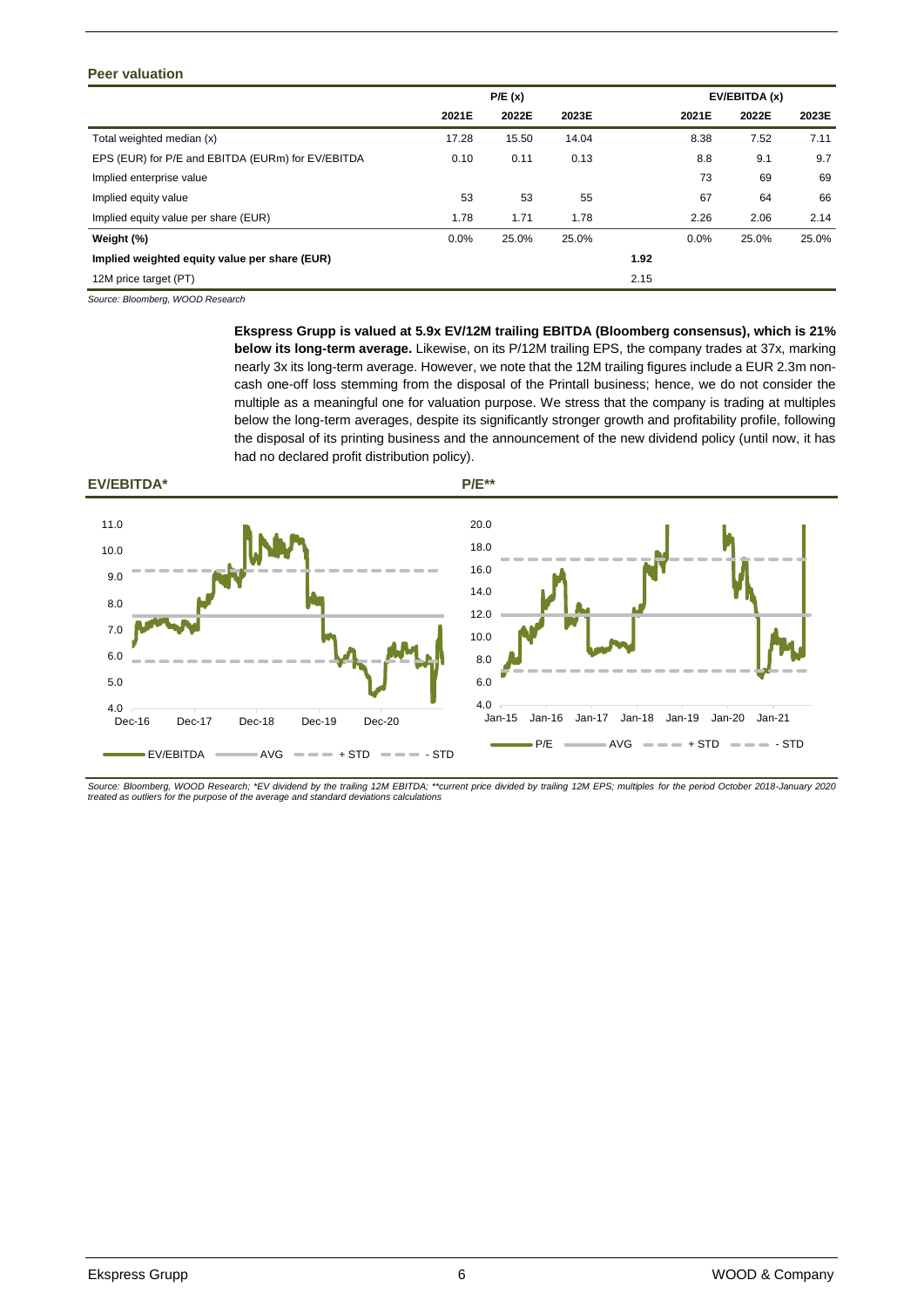### <span id="page-6-0"></span>**Financial forecasts changes**

|                  |            | 2021E |                   |            | 2022E |                   |            | 2023E |                   |
|------------------|------------|-------|-------------------|------------|-------|-------------------|------------|-------|-------------------|
| (EUR m)          | <b>New</b> | Old   | Diff.             | <b>New</b> | Old   | Diff.             | <b>New</b> | Old   | Diff.             |
| Revenues         | 61.1       | 71.4  | $-14%$            | 70.5       | 78.8  | $-11%$            | 77.6       | 85.2  | $-9%$             |
| <b>EBITDA</b>    | 8.8        | 8.2   | 7%                | 9.1        | 8.8   | 4%                | 9.7        | 8.9   | 9%                |
| Operating profit | 4.3        | 3.6   | 17%               | 4.9        | 4.2   | 16%               | 5.5        | 4.3   | 28%               |
| Net profit       | 3.2        | 2.5   | 27%               | 3.4        | 3.2   | 8%                | 3.9        | 3.3   | 18%               |
| EBITDA margin    | 14%        | 11%   | 2.9 <sub>pp</sub> | 13%        | 11%   | 1.8 <sub>pp</sub> | 13%        | 10%   | 2.1 <sub>pp</sub> |
| Operating margin | 7%         | 5%    | 1.9 <sub>pp</sub> | 7%         | 5%    | 1.6pp             | 7%         | 5%    | 2.0 <sub>pp</sub> |
| Net margin       | 5%         | 4%    | 1.7pp             | 5%         | 4%    | 0.8 <sub>pp</sub> | 5%         | 4%    | 1.1pp             |

*Source: Company data, WOOD Research*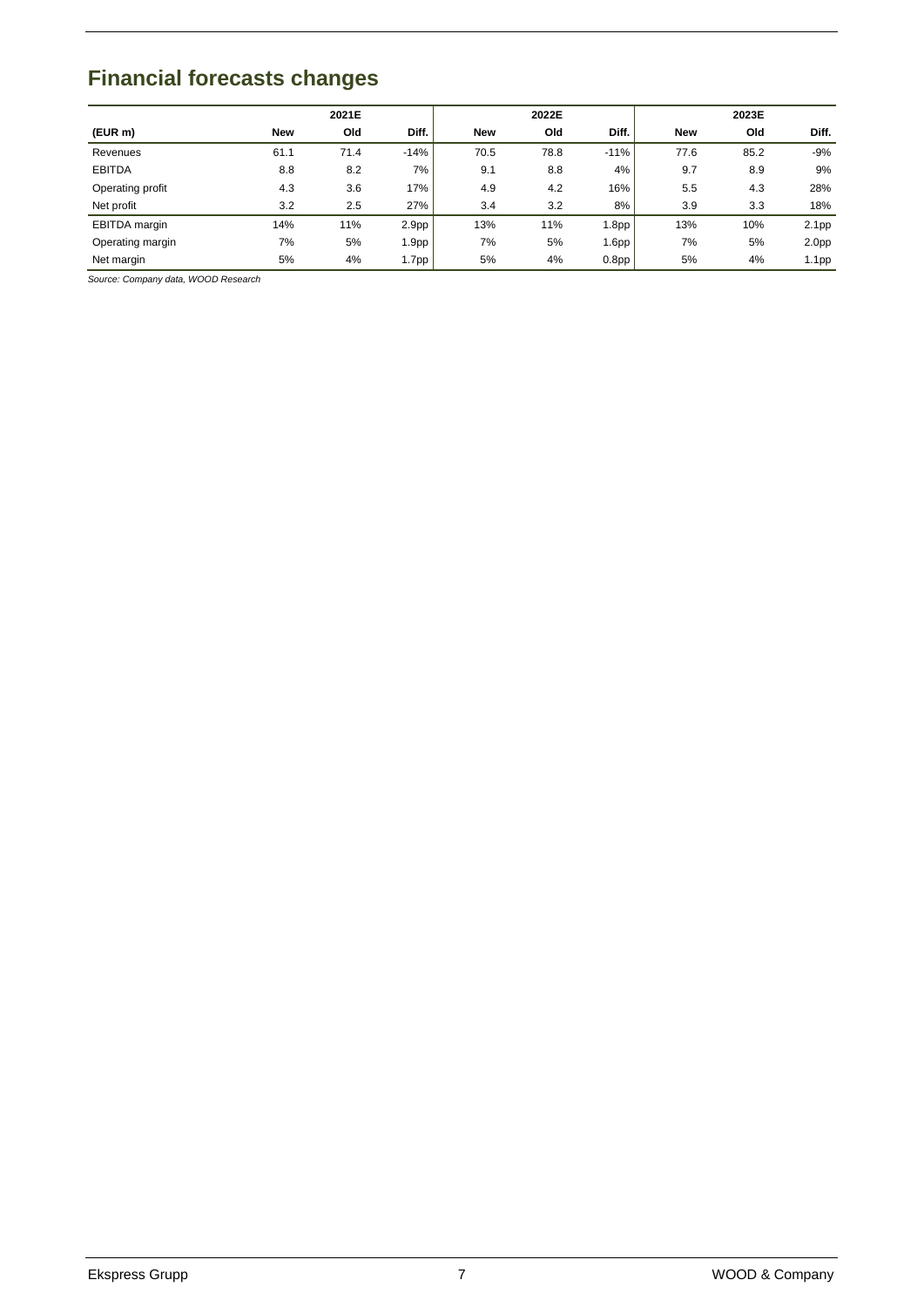### <span id="page-7-0"></span>**Risks**

- $\checkmark$  COVID-19 and the macroeconomic environment.
- $\times$  M&A.
- $\checkmark$  Competition in the media business.
- $\checkmark$  Litigation risk.
- $\checkmark$  The low liquidity of the stock.
- $\checkmark$  Employee turnover.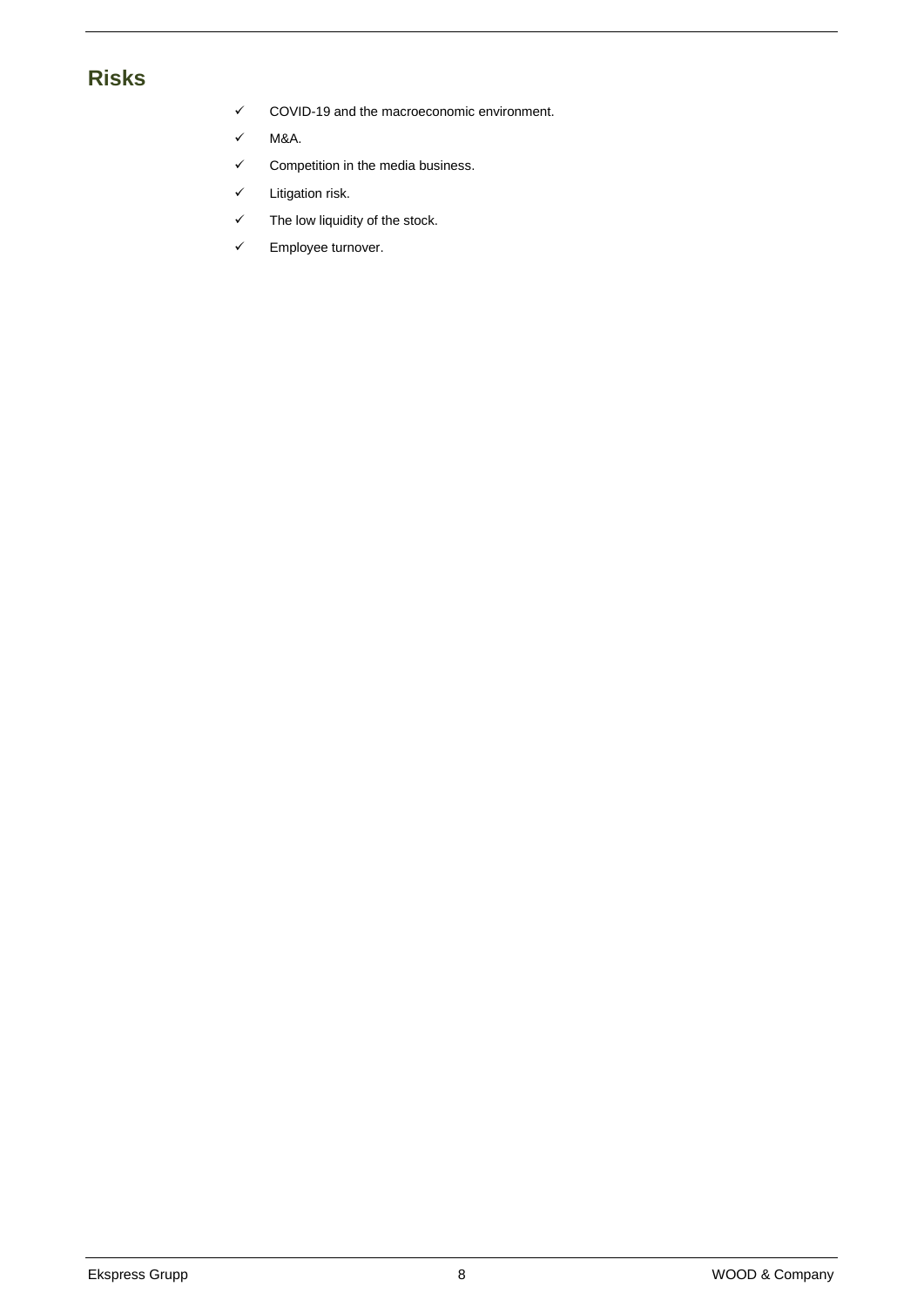### <span id="page-8-0"></span>**Financials**

### **Profit and loss statement**

| EUR m                            | 2019   | 2020   | 2021E  | 2022E  | 2023E  |
|----------------------------------|--------|--------|--------|--------|--------|
| Revenues                         | 67.5   | 63.2   | 61.1   | 70.5   | 77.6   |
| Online media as % of total media | 69.1%  | 70.8%  | 77.0%  | 78.5%  | 80.0%  |
| <b>EBITDA</b>                    | 6.8    | 7.0    | 8.8    | 9.1    | 9.7    |
| <b>EBIT</b>                      | 2.7    | 3.1    | 4.3    | 4.9    | 5.5    |
| Profit before tax                | 1.7    | 2.8    | 3.6    | 4.3    | 4.9    |
| Tax                              | $-0.3$ | $-0.3$ | $-0.4$ | $-0.9$ | $-1.0$ |
| <b>Minorities</b>                | 0.0    | 0.0    | 0.0    | 0.0    | 0.0    |
| Net profit                       | 1.4    | 2.5    | 3.2    | 3.4    | 3.9    |

*Source: Company data, WOOD Research*

### **Margins**

|               | 2019  | 2020  | 2021E | 2022E | 2023E |
|---------------|-------|-------|-------|-------|-------|
| EBITDA margin | 10.1% | 11.1% | 14.4% | 12.9% | 12.5% |
| Net margin    | 2.1%  | 4.0%  | 5.2%  | 4.9%  | 5.0%  |
| <b>ROA</b>    | 1.6%  | 2.6%  | 3.5%  | 3.8%  | 4.2%  |
| <b>ROE</b>    | 2.7%  | 4.7%  | 5.8%  | 6.1%  | 6.8%  |
| <b>ROIC</b>   | 3.1%  | 3.6%  | 5.1%  | 5.3%  | 5.8%  |

*Source: Company data, WOOD Research*

### **Balance sheet**

| EUR <sub>m</sub>                     | 2019 | 2020           | 2021E          | 2022E          | 2023E          |
|--------------------------------------|------|----------------|----------------|----------------|----------------|
| PPE                                  | 15   | 14             | $\overline{7}$ | $\overline{7}$ | $\overline{7}$ |
| Intangibles                          | 56   | 57             | 57             | 58             | 58             |
| Others                               | 5    | 5              | 6              | 6              | 6              |
| <b>Total non-current assets</b>      | 76   | 76             | 69             | 70             | 70             |
| Inventories                          | 3    | 3              | $\mathbf 0$    | $\mathbf 0$    | $\mathbf{0}$   |
| Trade accounts receivables           | 13   | 9              | 8              | 9              | 10             |
| Cash and cash equivalents            | 4    | 6              | 12             | 14             | 16             |
| Others                               | 0    | 0              | $\overline{0}$ | $\mathbf{0}$   | $\mathbf{0}$   |
| <b>Total current assets</b>          | 19   | 18             | 20             | 22             | 26             |
| <b>Total assets</b>                  | 95   | 94             | 89             | 92             | 96             |
|                                      |      |                |                |                |                |
| Total shareholders' equity           | 55   | 55             | 57             | 59             | 62             |
| Long-term borrowings                 | 19   | 19             | 17             | 17             | 17             |
| Other LT liabilities                 | 3    | $\overline{2}$ | $\overline{2}$ | $\overline{2}$ | 2              |
| <b>Total non-current liabilities</b> | 22   | 21             | 19             | 19             | 19             |
| ST debt                              | 5    | 4              | 2              | $\overline{2}$ | 2              |
| ST trade payables                    | 16   | 15             | 14             | 15             | 17             |
| Other ST liabilities                 | 0    | 0              | $\mathbf 0$    | $\mathbf 0$    | $\mathbf{0}$   |
| <b>Total current liabilities</b>     | 22   | 19             | 16             | 17             | 18             |
| <b>Total equity and liabilities</b>  | 95   | 94             | 89             | 92             | 96             |
|                                      |      |                |                |                |                |
| Gross debt                           | 24   | 22             | 18             | 18             | 18             |
| Net debt                             | 21   | 16             | 6              | 5              | 3              |
| ND/EBITDA                            | 3.0x | 2.3x           | 0.7x           | 0.5x           | 0.3x           |

*Source: WOOD Research, company data*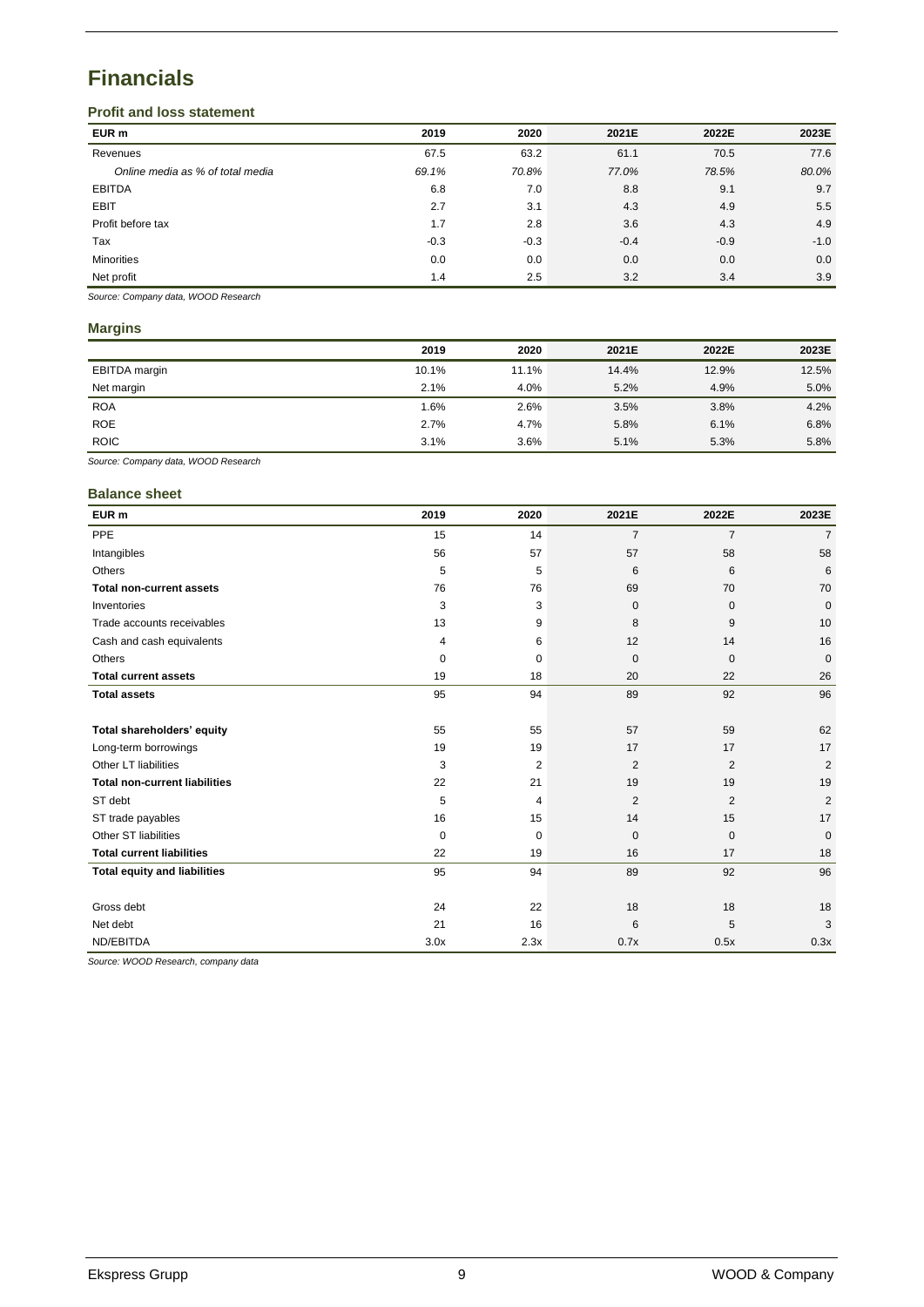### **Cash flow statement**

| EUR m                             | 2019 | 2020     | 2021E | 2022E          | 2023E        |
|-----------------------------------|------|----------|-------|----------------|--------------|
| <b>CF from operations</b>         | 7    | 9        | 10    | 8              | 9            |
| D&A                               | 4    | 4        | 5     | $\overline{4}$ | 4            |
| Changes in WC                     |      | 2        | 0     | $\mathbf 0$    |              |
| Other                             | 2    | 3        | 6     | 3              | 4            |
| <b>CF from investments</b>        | -9   | $-3$     | 3     | $-5$           | $-5$         |
| o/w capex (PPE & int. ass.)       | $-3$ | $-3$     | $-4$  | $-5$           | $-5$         |
| o/w capex (M&A)                   | $-7$ | 0        | 0     | $\mathbf 0$    | $\mathbf{0}$ |
| Other                             | 0    | 0        | 6     | $\pmb{0}$      | $\mathbf 0$  |
| CF from fin. activities           | 5    | $-4$     | $-7$  | $-2$           | $-2$         |
| o/w borrowings                    |      | $-2$     | $-4$  | $\mathbf 0$    | $\mathbf{0}$ |
| o/w dividends                     | 0    | $\Omega$ | $-3$  | $-2$           | $-2$         |
| Other                             | 4    | $-2$     | 0     | $\mathbf 0$    | 0            |
| Net change in cash                | 2.4  | 2.6      | 5.9   | 1.4            | 2.2          |
| Cash at the beginning of the year | 1.3  | 3.6      | 6.3   | 12.1           | 13.5         |
| Cash at the end of the year       | 3.6  | 6.3      | 12.1  | 13.5           | 15.7         |

*Source: WOOD Research, companies data*

### **Valuation multiples**

|                    | 2019    | 2020  | 2021E | 2022E | 2023E |
|--------------------|---------|-------|-------|-------|-------|
| P/E(x)             | 31.2x   | 18.0x | 14.1x | 13.2x | 11.5x |
| EV/EBITDA (x)      | 9.5x    | 8.4x  | 5.8x  | 5.5x  | 4.9x  |
| Dividend yield (%) | 0.0%    | 0.0%  | 6.6%  | 3.5%  | 3.8%  |
| FCF yield (%)      | $-5.1%$ | 14.7% | 10.2% | 7.6%  | 9.6%  |

*Source: Company data, WOOD Research*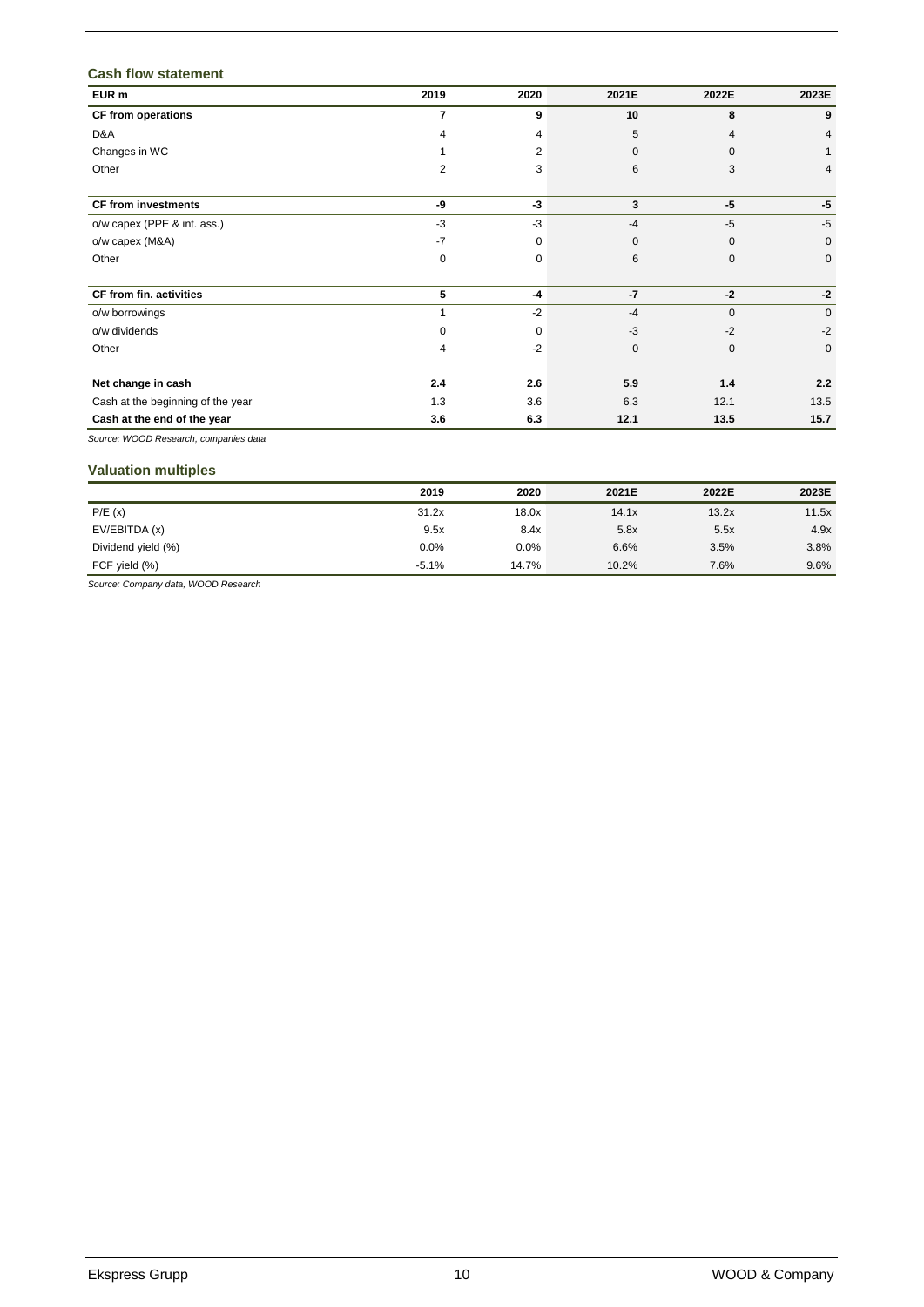### **Important disclosures**

This investment research is published by WOOD & Company Financial Services, a.s. ("WOOD&Co") and/or one of its branches who are authorised and regulated by the Czech National Bank (CNB) as Home State regulator and in Poland by the Polish Financial Supervision Authority (KNF), in Slovakia by the National Bank of Slovakia (NBS), in Italy by the Companies and Stock Exchange Commission (CONSOB) and in the UK by the Financial Conduct Authority (FCA) as Host State regulators.

*This investment research was prepared by WOOD&Co with financial assistance from Taipei China through the TaiwanBusiness EBRD Technical Cooperation Fund managed by the European Bank for Reconstruction and Development ("EBRD"). Neither EBRD nor Taipei China has had any editorial rights or other*  influence on the content of this investment research. Neither EBRD nor Taipei China makes any representation or warranty or assumes any responsibility or *liability in relation to the contents of this investment research or reliance thereon. The views expressed in this investment research are those of WOOD&Co*  and can in no way be taken to reflect the official opinion of EBRD or of Taipei China. EBRD may, as of the date hereof or in the future, have an investment in, provide other advice or services to, or otherwise have a financial interest in, certain of the companies and parties contained or named in this investment *research or in their affiliates.*

This investment research was completed on 03/12/2021 at 15:00 CET and disseminated on 06/12/2021 at 07:35 CET.

#### **WOOD&Co's rating and price target history for Ekspress Grupp in the preceding 12-month period:**

| Date       | Rating                        | Date       | PТ       |
|------------|-------------------------------|------------|----------|
| 15/12/2020 | HOLD - initiation of coverage | 15/12/2020 | EUR 0.68 |
|            |                               | 04/06/2021 | EUR 0.98 |
| 06/12/2021 | <b>BUY</b>                    | 06/12/2021 | EUR 1.79 |

The history of all WOOD&Co's investment research disseminated during the preceeding 12-month period can be accessed via our website at **[https://research.wood.com](https://research.wood.com/)**.

The meanings of recommendations made in WOOD&Co's investment research are as follows:

**BUY:** The stock is expected to generate total returns of over 15% during the next 12 months as measured by the price target.

**HOLD:** The stock is expected to generate total returns of 0-15% during the next 12 months as measured by the price target.

**SELL:** The stock is expected to generate a negative total return during the next 12 months as measured by the price target.

RESTRICTED: Financial forecasts, and/or a rating and/or a price target is restricted from disclosure owing to Compliance or other regulatory/legal considerations such as a blackout period or a conflict of interest.

**NOT RATED**: Suspension of rating after 30 consecutive weekdays where the current price vis-à-vis the price target has been out of the range dictated by the current BUY/HOLD/SELL rating.

**COVERAGE IN TRANSITION**: Due to changes in the Research team, the disclosure of a stock's rating and/or price target and/or financial information are temporarily suspended.

As of the end of the last calendar quarter, the proportion of all WOOD&Co's investment research vis-à-vis the proportion of subject companies that were investment banking clients over the previous 12 months is as follows:

|                                       | <b>BUY</b> | <b>HOLD</b> | <b>SELL</b>    | <b>Restricted</b> | <b>NOT RATED</b> | . .<br>transition<br>in<br>Coverage |
|---------------------------------------|------------|-------------|----------------|-------------------|------------------|-------------------------------------|
| cauity<br><b>Research</b><br>Coverage | 58%        | 37%         | 4%             | 1%                | n.a.             | н.а.                                |
| <b>IB Clients</b>                     | 1%         | 1%          | $\sim$<br>н.а. | 19/6              | n -<br>n.a.      | н.а                                 |

Any prices of financial instruments quoted in this investment research are taken as of the previous day's market close on the home market unless otherwise stated.

Details of the methodologies used to determine WOOD&Co's price targets and risk assessment related to the achievement of the targets are outlined throughout the most recent substantive report/note on the subject company.

It should be assumed that the risks and valuation methodology presented in daily news or flash notes, and not changing WOOD&Co's estimates or ratings, are as set out in the most recent substantive research report/note on the subject company and can be found on our website at **[https://research.wood.com](https://research.wood.com/)**.

WOOD&Co's policy is to update investment research as it deems appropriate, based on developments in the subject company, sector or market that may have a material impact on the views or opinions stated in the investment research.

#### **WOOD Research Disclosures (as of 6 December 2021)**

| Company                                  | <b>Disclosures</b> |
|------------------------------------------|--------------------|
| <b>Alior Bank</b>                        | 5                  |
| Alpha Services and Holdings S.A.         | 1, 2, 3            |
| <b>AmRest</b>                            | 5                  |
| <b>ANY Security Printing Company PLC</b> | 5                  |
| <b>Astarta Holding N.V.</b>              | 4                  |
| <b>Banca Transilvania</b>                | 5                  |
| <b>Bank of Cyprus</b>                    | $\overline{4}$     |
| Benefit Systems S.A.                     | 1, 2, 3            |
| <b>BRD</b>                               | 5                  |
| <b>Bucharest Stock Exchange</b>          | 5                  |
| Santander Bank Polska                    | 5                  |
| ccc                                      | $\overline{5}$     |
| <b>CD Projekt</b>                        | $\overline{5}$     |
| Ceska zbrojovka Group                    | 1, 2, 3            |
| <b>CEZ</b>                               | 5                  |
| <b>CME</b>                               | 5                  |
| <b>Dino</b>                              | 5                  |
| <b>DO&amp;CO</b>                         | 5                  |
| Electrica                                | 5                  |
| <b>Erste Group Bank</b>                  | 5                  |
| Eurobank                                 | 4                  |
| Eurocash                                 | 4, 5               |
| Fortuna                                  | 5                  |
| <b>Fondul Proprietatea</b>               | 1, 2, 3, 4, 5      |
| <b>Graphisoft Park</b>                   | 5                  |
| <b>ING BSK</b>                           | $\overline{5}$     |
| Kazatomprom                              | 5                  |
| Kernel                                   | 5                  |
| Kety                                     | 5                  |
| <b>KGHM</b>                              | 5                  |
| Kofola CS                                | 5                  |
| Komercni                                 | 4, 5               |
| Kruk                                     | 5                  |
| Lotos                                    | 5                  |
| MedLife                                  | 4                  |
| <b>MONETA Money Bank</b>                 | $\overline{5}$     |
| <b>02 Czech Republic</b>                 | 1, 4, 5            |
| <b>OMV Petrom</b>                        | 3, 5               |
| Orange PL                                | $\overline{5}$     |
| Piraeus Financial Holdings S.A.          | 1, 2, 3            |
| Pekao                                    | 4, 5               |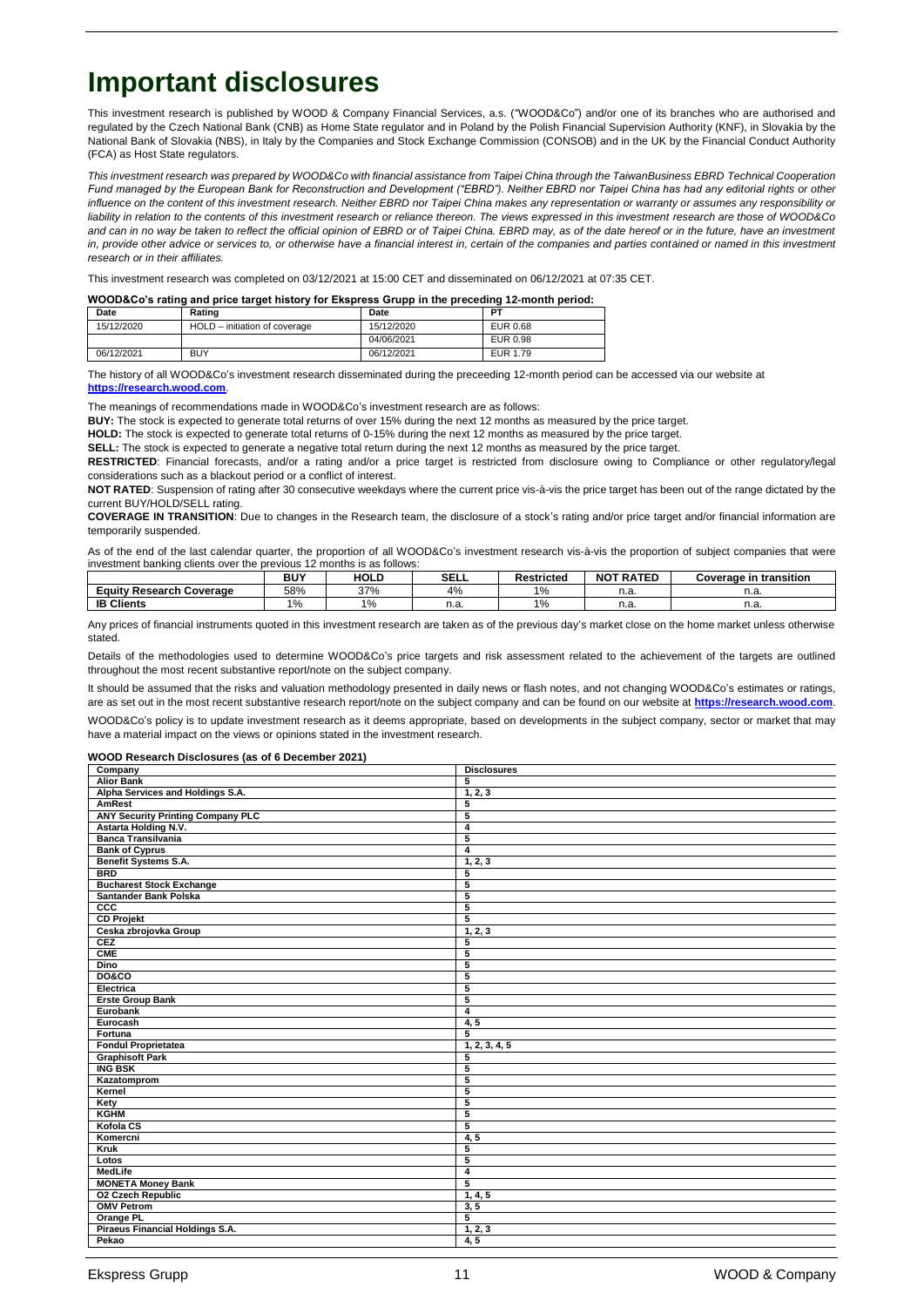| <b>PGE</b>                   | 5       |
|------------------------------|---------|
| <b>PGNIG</b>                 | 5       |
| <b>Philip Morris CR</b>      | 5       |
| <b>PKN Orlen</b>             | 5       |
| <b>PKO BP</b>                | 4, 5    |
| PZU                          | 4, 5    |
| Romgaz                       | 5       |
| Santander Bank Polska        | 5       |
| Shoper                       | 1, 2, 3 |
| <b>Siauliu Bankas</b>        | 1, 2, 4 |
| Tauron                       | 5       |
| <b>TBC Bank</b>              | 3       |
| <b>Ten Square Games</b>      | з       |
| Transelectrica               | 5       |
| Transgaz                     | 5       |
| <b>Warsaw Stock Exchange</b> | 5       |
| .                            |         |

**# Description**

The company currently is, or in the past 12 months was, a client of WOOD&Co or any of its affiliates for the provision of corporate finance/investment banking services.

2 In the past 12 months, WOOD&Co or any of its affiliates have received compensation for corporate finance/investment banking services from the company

3 In the past 12 months, WOOD&Co or any of its affiliates have been lead manager or co-lead manager of a publicly disclosed offer of the company's financial instruments.

4 In the past 12 months, WOOD&Co or any of its affilates have acted as broker to the company

5 WOOD&Co or any of its affiliates are market maker(s) or liquidity provider(s) in relation to financial instruments of the company.

6 In the past 12 months, WOOD&Co or any of its affiliates have provided to the company any services set out in Sections A and B or Annex I to the Directive 2014/65/EU of the European Parliament and of the Council, other than services listed under points 1, 3, 4 or 5 above, or received compensation for such services from the company.

7 The authoring analyst or any individual involved in the preparation of this investment research have purchased/received shares in the company prior to a public offering of those shares; and the price at which they were acquired along with the date of acquisition are disclosed above.

8 The authoring analyst or any individual involved in the preparation of this investment research has a direct ownership position in securities issued by the company.

9 A partner, director, officer, employee or agent of WOOD&Co and its affiliates, or a member of his/her household, is an officer, or director, or serves as an advisor or board member of the company.

10 WOOD&Co or its affiliates hold a net long or short position exceeding the threshold of 0,5% of the total issued share capital of the company, calculated in accordance with Artcle3 of Regulation (EU) No 236/2012 and with Chapters III and IV of Commission Delegated Regulation (EU) No 918/2012.

11 The company owns more than 5% of the total issued share capital in WOOD&Co or any of its affiliates.

The authoring analysts who are responsible for the preparation of this investment research have received (or will receive) compensation based upon (among other factors) the overall profits of WOOD&Co, which includes corporate finance/investment banking, sales and trading and principal trading revenues. However, such authoring analysts have not received, and will not receive, compensation that is directly based upon or linked to one or more specific activities, or to recommendations contained in the investment research. One factor in equity research analyst compensation is arranging corporate access events/meetings between institutional clients and the management teams of covered companies (with the company management being more likely to participate when the analyst has a positive view of the company).

WOOD&Co and its affiliates may have a corporate finance/investment banking or other relationship with the company that is the subject of this investment research and may trade in any of the designated investments mentioned herein either for their own account or the accounts of their clients, in good faith or in the normal course of market making. Accordingly, WOOD&Co or their affiliates, principals or employees (other than the authoring analyst(s) who prepared this investment research) may at any time have a long or short position in any such designated investments, related designated investments or in options, futures or other derivative instruments based thereon.

WOOD&Co manages conflicts of interest arising as a result of preparation and publication of research through its use of internal databases, notifications by the relevant employees and Chinese Walls as monitored by Compliance. For further details, please see our website at **https://www.wood.cz/mifid-information/**.

The information contained in this investment research has been compiled by WOOD&Co from sources believed to be reliable, but (with the exception of the information about WOOD&Co) no representation or warranty, express or implied, is made by WOOD&Co, its affiliates or any other person as to its fairness, accuracy, completeness or correctness. WOOD&Co has not independently verified the facts, assumptions, and estimates contained herein. All estimates, opinions and other information contained in this investment research constitute WOOD&Co' judgement as of the date of this investment research, are subject to change without notice and are provided in good faith but without legal responsibility or liability.

WOOD&Co salespeople, traders, and other professionals may provide oral or written market commentary or trading strategies to our clients and our proprietary trading desk that reflect opinions that are contrary to the opinions expressed in this investment research. WOOD&Co's affiliates, proprietary trading desk and investing businesses may make investment decisions that are inconsistent with the recommendations or views expressed in this investment research.

This investment research is provided for information purposes only and does not constitute or form part of an offer or invitation or solicitation to engage in investment activity or to buy or sell any designated investments discussed herein in any jurisdiction. As a result, the designated investments discussed in this investment research may not be eligible for offer or sale in some jurisdictions. This investment research is not, and under no circumstances should be construed as, a solicitation to act as a securities broker or dealer in any jurisdiction by any person or company that is not legally permitted to carry on the business of a securities broker or dealer in that jurisdiction.

This investment research does not have regard to the investment objectives, financial situation or particular needs of any particular person. Investors should consider this report as only a single factor in making their investment decision and obtain advice based on their own individual circumstances before making an investment decision. To the fullest extent permitted by law, none of WOOD&Co, its affiliates or any other person accepts any liability whatsoever for any direct or consequential loss arising from or in connection with the use of this investment research.

#### **For United Kingdom or EU Residents:**

This investment research is for persons who are eligible counterparties or professional clients within the meaning of Directive 2014/65/EU of the European Parliament and of the Council of 15 May 2014 on markets in financial instruments and amending Directive 2002/92/EC and Directive 2011/61/EU and is exempt from the general restrictions in section 21 of the Financial Services and Markets Act 2000 (or any analogous legislation) on the communication of invitations or inducements to engage in investment activity on the grounds that it is being distributed in the United Kingdom only to persons of a kind described in Article 19(5) (Investment Professionals) and 49(2) (High Net Worth companies, unincorporated associations etc) of the Financial Services and Markets Act 2000 (Financial Promotion) Order 2005 (as amended).

#### **For United States Residents:**

This investment research distributed in the United States by WOOD&Co, and in certain instances by Brasil Plural Securities LLC ("Brasil Plural"), a U.S. registered broker dealer, only to "major U.S. institutional investors", as defined under Rule 15a-6 promulgated under the U.S. Securities Exchange Act of 1934, as amended, and as interpreted by the staff of the U.S. Securities and Exchange Commission ("SEC"). This investment research is not intended for use by any person or entity that is not a major U.S. institutional investor. If you have received a copy of this research and are not a major U.S. institutional investor, you are instructed not to read, rely on or reproduce the contents hereof, and to destroy this research or return it to WOOD&Co or to Brasil Plural. Analyst(s) preparing this report are employees of WOOD&Co who are resident outside the United States and are not associated persons or employees of any U.S. registered broker-dealer. Therefore the analyst(s) are not be subject to Rule 2711 of the Financial Industry Regulatory Authority ("FINRA") or to Regulation AC adopted by SEC which, among other things, restrict communications with a subject company, public appearances and personal trading in securities by a research analyst. Any major U.S. Institutional investor wishing to effect transactions in any securities referred to herein or options thereon should do so by contacting a representative of Brasil Plural. Brasil Plural is a broker-dealer registered with the SEC and a member of FINRA and the Securities Investor Protection Corporation. Its address is 545 Madison Avenue, 8th Floor, New York, NY 10022 and its telephone number is 212-388-5613. WOOD&Co is not affiliated with Brasil Plural or any other U.S. registered broker-dealer.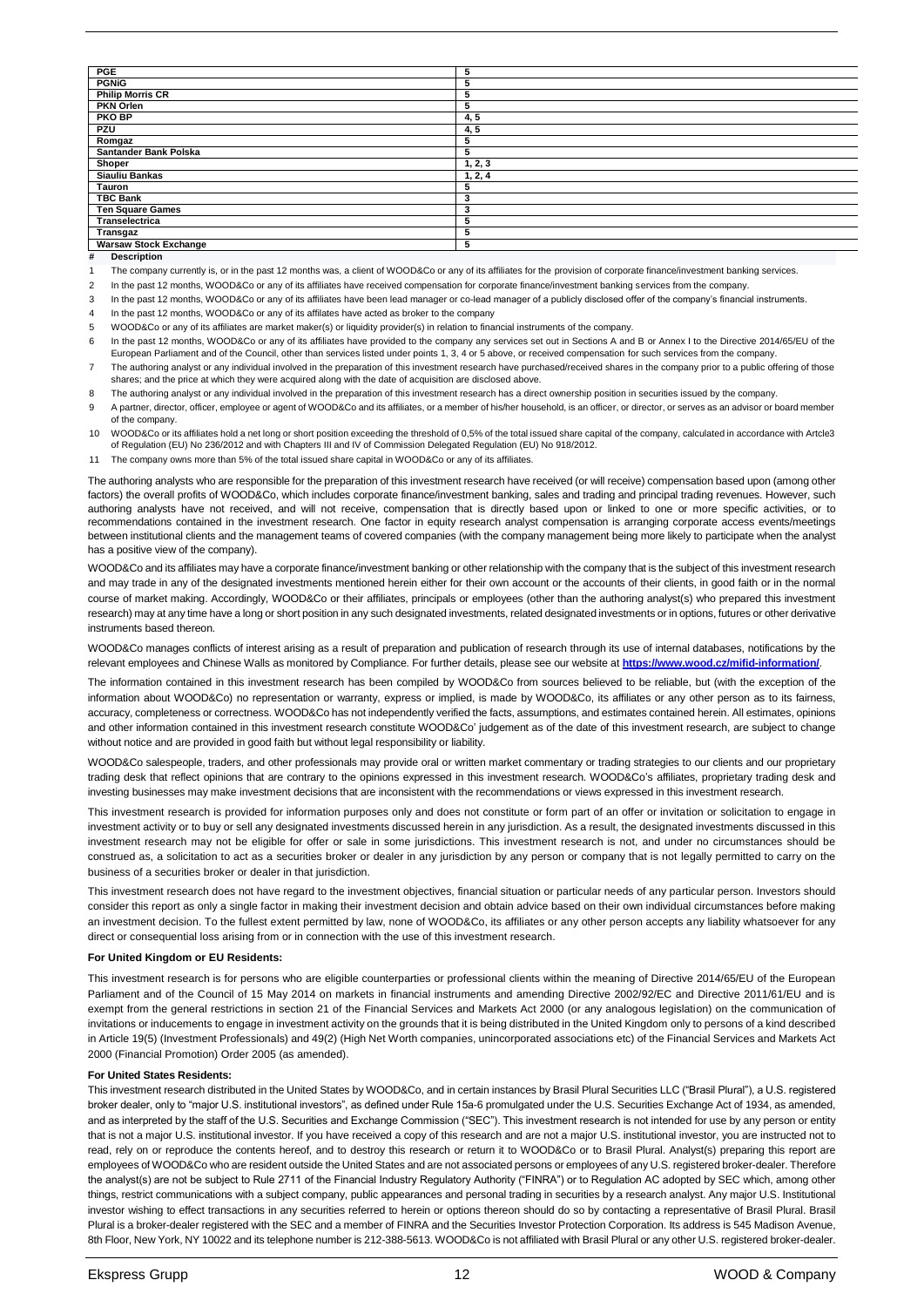The views and sentiments expressed in this investment research and any findings thereof accurately reflect the analyst's truthful views about the subject securities and or issuers discussed herein.